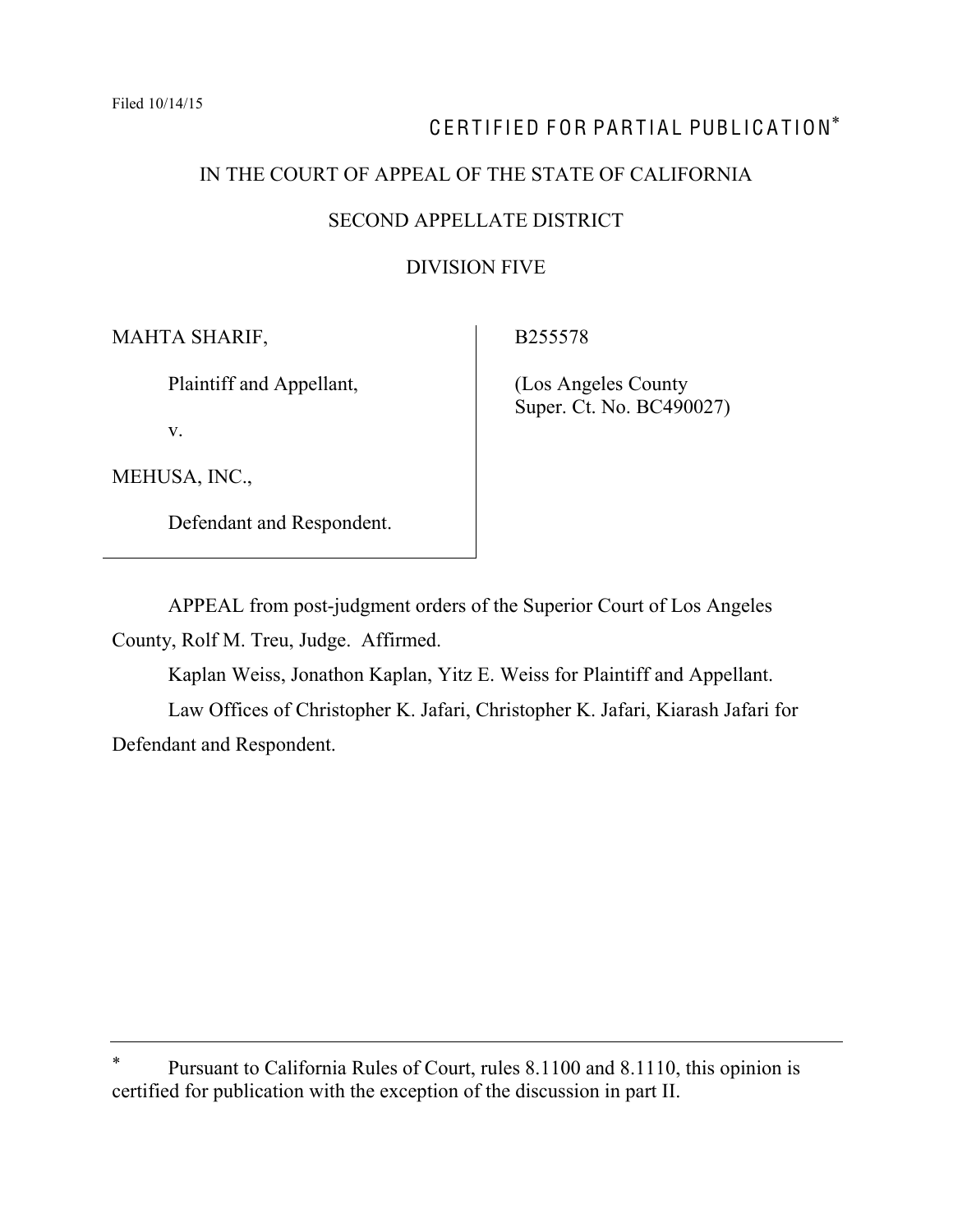# INTRODUC T ION

Plaintiff and appellant Mahta Sharif brought an action against her former employer, defendant and respondent Mehusa, Inc., for unpaid overtime (Lab. Code, § 1194<sup>1</sup>), unpaid wages (§ 201), and violation of California's Equal Pay Act (§ 1197.5). She prevailed on her Equal Pay Act claim with the jury awarding her \$26,300. Defendant prevailed on plaintiff's overtime and wage claims. Plaintiff filed a cost memorandum and was awarded her costs. She also filed a motion for attorney fees under section 1197.5, subdivision (g) as the prevailing party on her Equal Pay Act claim. Defendant filed a motion for attorney fees and costs under section 218.5 as the prevailing party on plaintiff's wage claim. The trial court awarded plaintiff her attorney fees and defendant its attorney fees and costs. The trial court offset the attorney fees awards for a net award to plaintiff of \$3,709.19.

On appeal, plaintiff contends that she was the sole prevailing party on a "practical" level" and as that term is defined in Code of Civil Procedure section 1032, subdivision (a)(4). Accordingly, plaintiff contends, the trial court erred in awarding defendant its attorney fees and costs. Plaintiff also contends that the trial court abused its discretion in calculating her attorney fees. In affirming, we hold in the published portion of this opinion that when there are two fee shifting statutes in separate causes of action, there can be a prevailing party for one cause of action and a different prevailing party for the other cause of action.

<sup>1</sup> All statutory citations are to the Labor Code unless otherwise noted.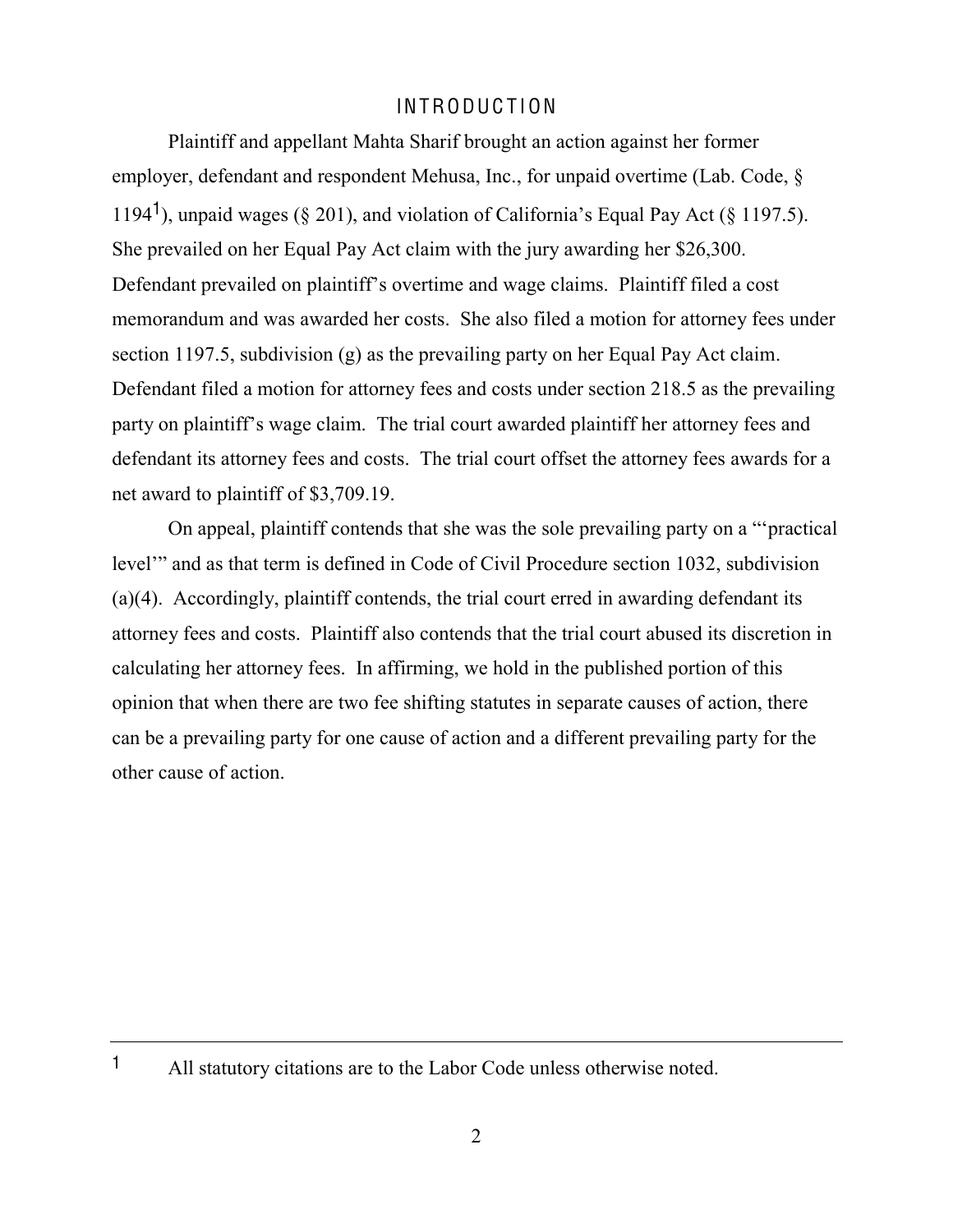# BA C K GROUND2

Plaintiff filed a complaint against defendant alleging causes of action for unpaid overtime, unpaid wages, and violation of California's Equal Pay Act. After a trial, the jury returned a verdict in favor of plaintiff on her Equal Pay Act claim and awarded her  $$26,300<sup>3</sup>$  The jury also returned verdicts in favor of defendant on plaintiff's overtime and wage claims.

After a judgment was entered in her favor, plaintiff submitted a memorandum of costs seeking \$3,731.23 and moved for an award of \$280,432 in attorney fees pursuant to section 1197.5, subdivision (g). Plaintiff's attorney fees request consisted of a lodestar amount<sup>4</sup> of \$140,216 and a multiplier of two. Defendant did not challenge plaintiff's cost memorandum, and the clerk entered plaintiff's costs as requested. Defendant opposed plaintiff's attorney fees motion.

Pursuant to section 218.5, a statute covering attorney fees for wage claims, defendant filed a motion for attorney fees and costs in the total amount of \$36,982.24, contending that it was entitled to its fees and costs as the prevailing party on plaintiff's wage claim. That amount represented 75 percent of the attorney fees and costs defendant spent in defending against plaintiff's entire action. Defendant estimated that 75 percent of defense counsel's time was spent defending against plaintiff's unsuccessful wage claim. Plaintiff filed a motion to strike or tax defendant's memorandum of costs on the grounds that plaintiff, having received a net monetary recovery against defendant, was the prevailing party within the meaning of Code of Civil Procedure section 1032,

<sup>&</sup>lt;sup>2</sup> Because the claims on appeal concern post-trial motions for attorney fees and costs and not the substantive allegations in plaintiff's action, we dispense with a recitation of the facts adduced at trial in support of and in defense to plaintiff's action.

<sup>3</sup> The jury awarded plaintiff damages and interest in the amount of \$13,150. Under section 1197.5, subdivision (g), an equal amount was awarded as liquidated damages, for a total award of \$26,300.

<sup>4</sup> A lodestar amount consists of a reasonable number of hours expended multiplied by a reasonable hourly rate.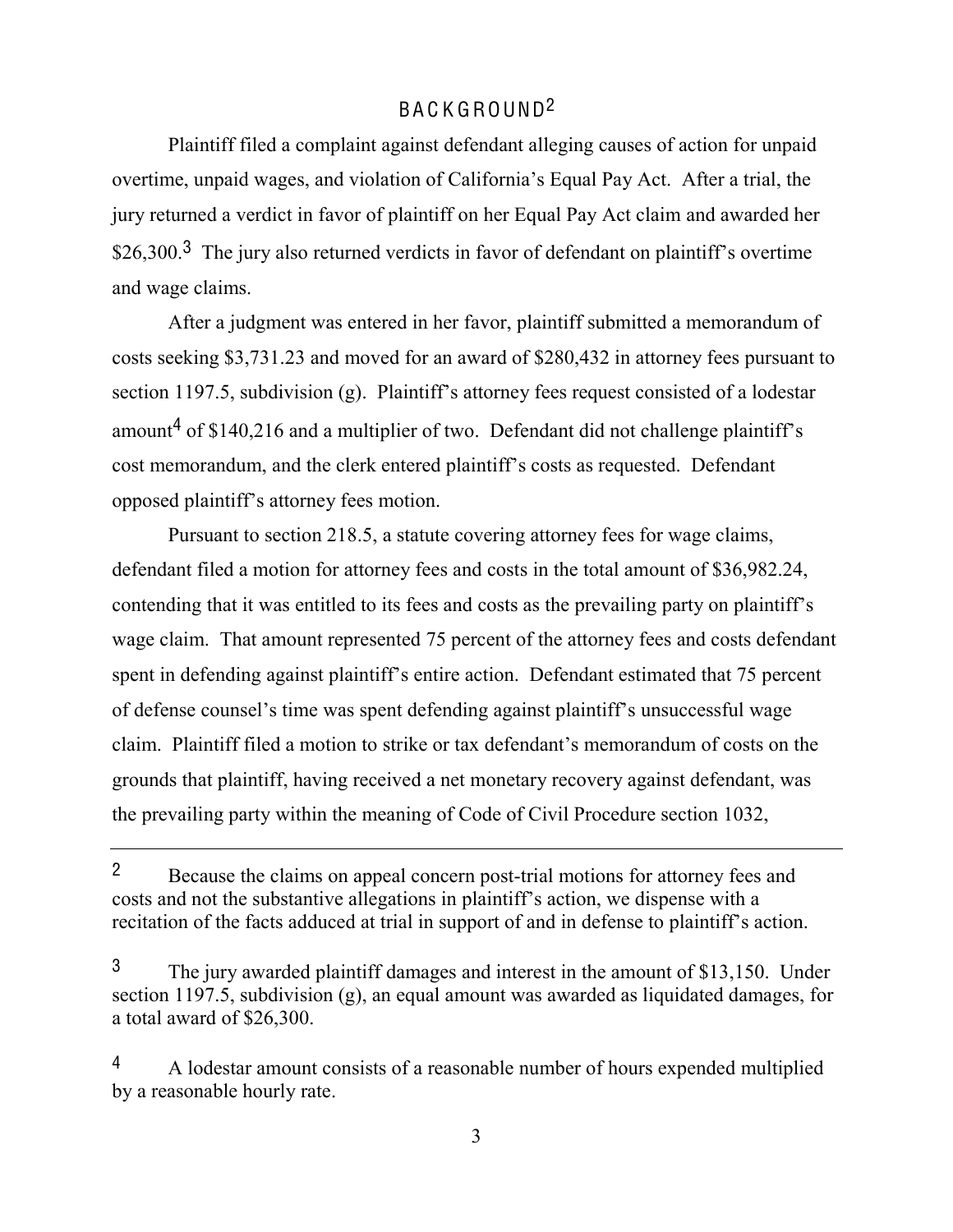subdivision (a)(4), and defendant was not a prevailing party because it did not meet any of that section's prevailing party definitions. Plaintiff opposed defendant's attorney fees motion, arguing that in any action there can be only one prevailing party. She claimed that she was the prevailing party because she prevailed on a ""practical level"—i.e., she prevailed on her Equal Pay Act claim and was awarded \$26,300.

The trial court ruled that a plaintiff who prevails on an Equal Pay Act claim is entitled to its attorney fees under section 1197.5, subdivision (g). Accordingly, it ruled that plaintiff was entitled to reasonable attorney fees for prevailing on her Equal Pay Act claim.

The trial court ruled that section 218.5 is a two-way fee shifting statute that requires the award of reasonable attorney fees and costs to the prevailing party on wage claims. Relying on Aleman <sup>v</sup>. AirTouch Cellular (2012) 209 Cal.App.4th 556, 582-583 (*Aleman*), it further ruled that when there are multiple claims asserted in an action, to be a "prevailing party" under section 218.5, a defendant need not prevail on all of the claims, but only on those claims to which section 218.5 applies. It ruled that because the jury found for defendant on plaintiff's wage claim, defendant was the prevailing party as to that claim for purposes of a fee award under section 218.5.

The trial court found reasonable defendant's claim that it incurred total attorney fees of \$39,993.08 in its defense of plaintiff's entire action and that defense counsel spent 75 percent of his time on the successful defense of plaintiff's wage claim. Accordingly, it granted defendant's request to be awarded 75 percent of its attorney fees or  $$31,344.81<sup>5</sup>$ 

The trial court stated that plaintiff claimed to have incurred attorney fees of \$140,216 for the prosecution of her Equal Pay Act claim and for the preparation of the attorney fees motion. Plaintiff's counsel stated that he excluded fees for services rendered exclusively on the overtime and wage claims, but that the remaining fees

<sup>5</sup> The award included an unreduced \$1,800 in attorney fees for preparing the attorney fees motion.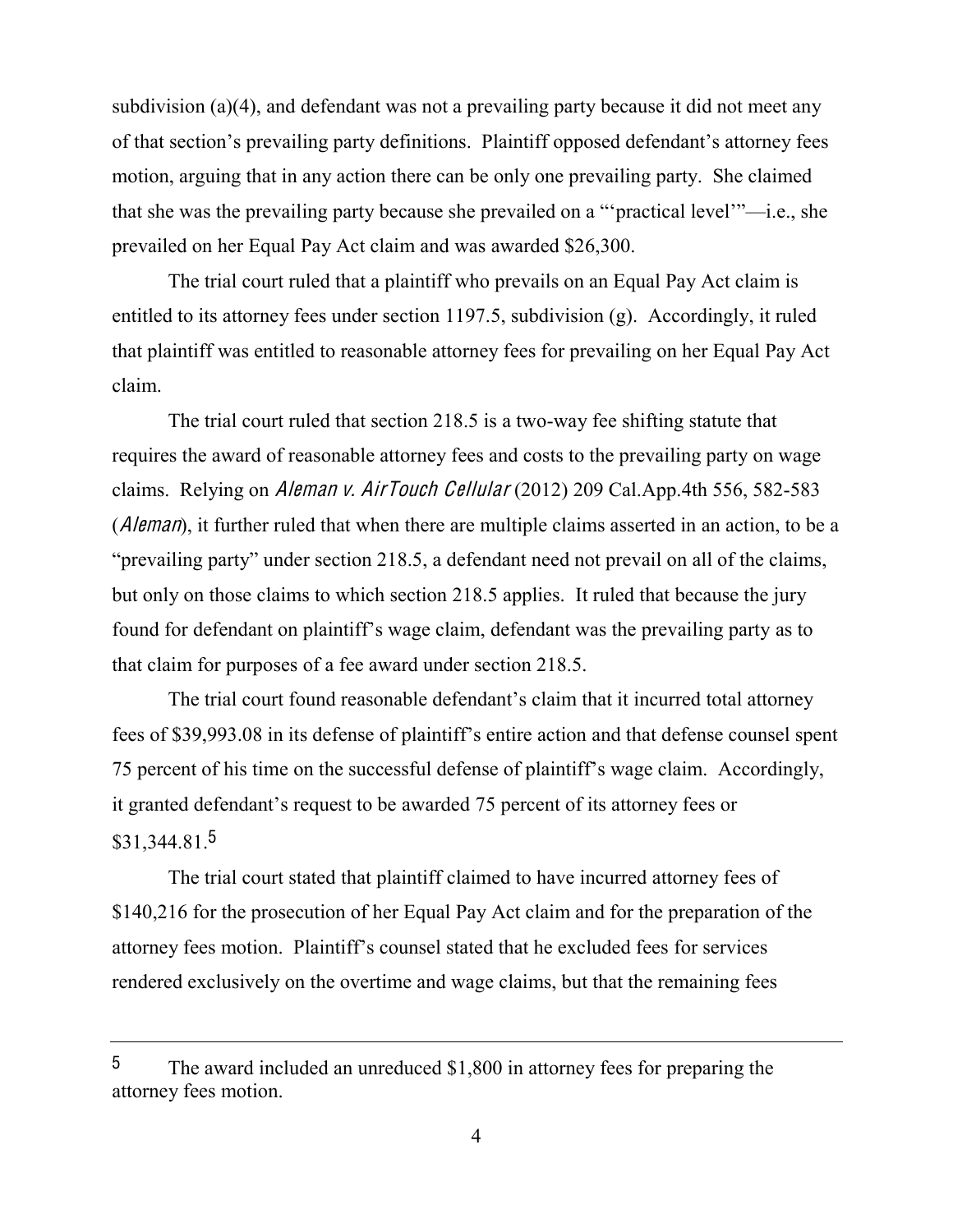included time spent on claims that were so intertwined with plaintiff's Equal Pay Act claim that it was impractical to apportion that time. The trial court noted defendant's argument that plaintiff's action focused on her wage claim and not on her Equal Pay Act claim, and found that defendant presented evidence that plaintiff's fee request included "time spent unrelated to the litigation of [plaintiff's Equal Pay Act cause of action]."

The trial court ruled, "Reviewing Plaintiff's attorney fees request and considering Plaintiff's limited success at trial, it appears that Plaintiff is unreasonably claiming almost all of the fees incurred in this action as being intertwined with the [Equal Pay Act cause of action]. Therefore, the Court will apply a three-fourths negative multiplier with no other adjustment. This results in attorney fees in favor of Plaintiff of \$35,054." The trial court offset the \$35,054 in attorney fees it awarded plaintiff with the \$31,344.81 in attorney fees it awarded defendant, for a net attorney fees award of \$3,709.19 to plaintiff.

The trial court also ruled that defendant was entitled to recover its costs for the same reason defendant was entitled to recover its attorney fees—i.e., under section 218.5 as the prevailing party on plaintiff's wage claim. Accordingly, the trial court denied plaintiff's motion to strike defendant's memorandum of costs. The trial court did, however, grant plaintiff's motion to tax certain of defendant's claimed costs, awarding defendant adjusted costs of \$4,301.68.

#### DISCUSSION

# **1. Defendant's Attorney Fees and Costs Under Section 218.5**

Plaintiff contends that she and not defendant was the sole prevailing party in this case on a ""practical level"" and under Code of Civil Procedure section 1032, subdivision (a)(4)<sup>6</sup> because she received a net monetary recovery by virtue of the jury's \$26,300

<sup>6</sup> Code of Civil Procedure section 1032 provides, in relevant part: "(a) As used in this section, unless the context clearly requires otherwise:  $``[$   $\blacksquare$  . . .  $[$   $\blacksquare$ ]

<sup>&</sup>quot; $(4)$  'Prevailing party' includes the party with a net monetary recovery, a defendant in whose favor a dismissal is entered, a defendant where neither plaintiff nor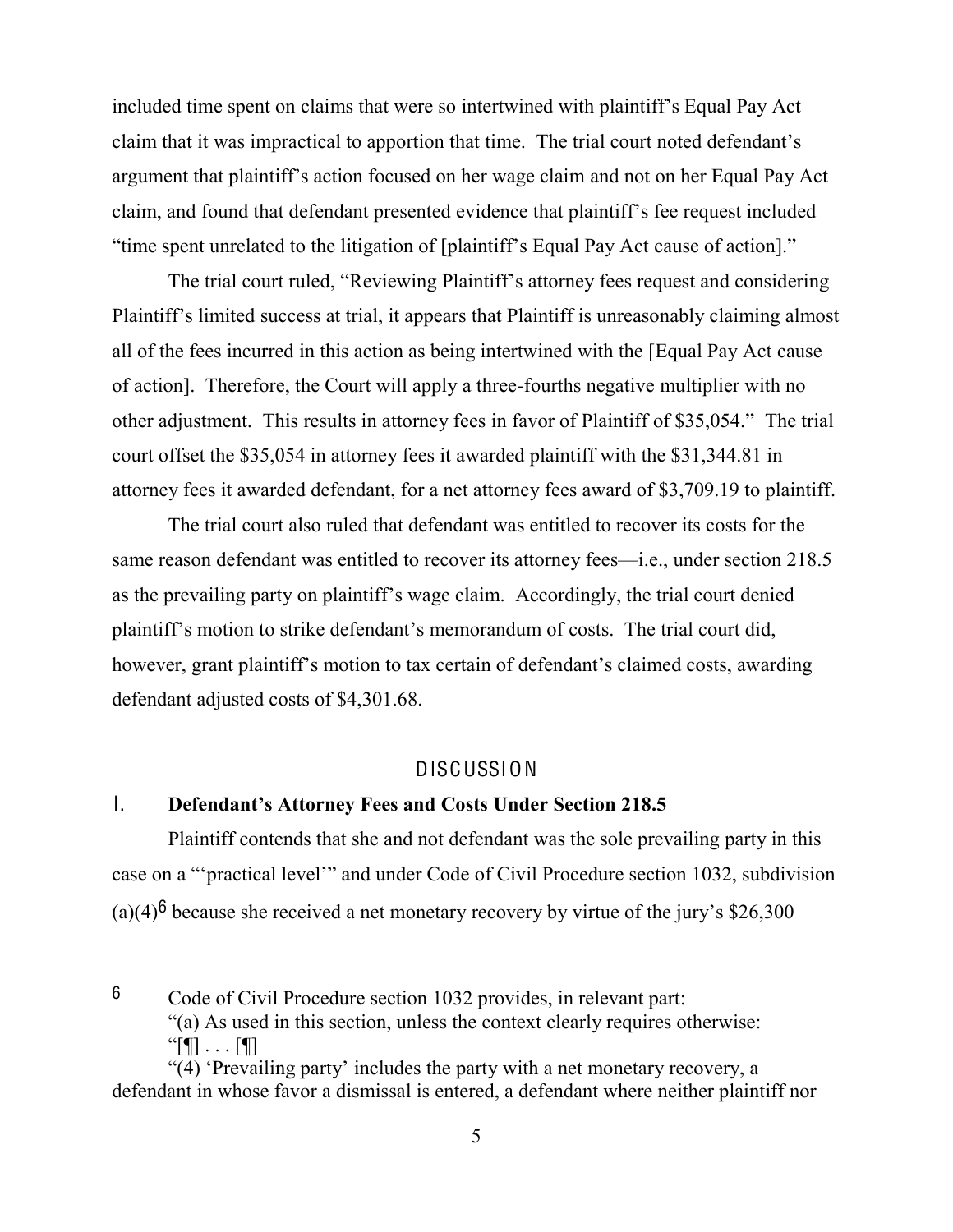award on her Equal Pay Act claim. Accordingly, plaintiff argues, the trial court erred in ruling that defendant was a prevailing party on plaintiff's wage claim and awarding defendant attorney fees and costs under section 218.5.<sup>7</sup>

# A. Attorney Fee<sup>s</sup>

"Generally, a trial court's determination that a litigant is a prevailing party, along with its award of fees and costs, is reviewed for abuse of discretion. (See *Villa De Las* Palma<sup>s</sup> Homeowner<sup>s</sup> Assn. <sup>v</sup>. Terifaj (2004) 33 Cal.4th 73, 94 [14 Cal.Rptr.3d 67, 90 P.3d 1223]; PLCM Group, Inc. <sup>v</sup>. Drexle<sup>r</sup> (2000) 22 Cal.4th 1084, 1095 [95 Cal.Rptr.2d 198, 997 P.2d 511].)" (Goodman v. Lozano (2010) 47 Cal.4th 1327, 1332.) When, however, the determination that a litigant is a prevailing party involves the interpretation of a statute, the issue concerns a matter of law that is reviewed de novo. (Ibid.)

In general, a prevailing party may recover attorney's fees only when a statute or an agreement of the parties provides for fee shifting. [Citation.] Labor Code section 218.5 requires the awarding of attorney's fees to the prevailing party '[i]n any action 

"(b) Except as otherwise expressly provided by statute, a prevailing party is entitled as a matter of right to recover costs in any action or proceeding."

 $7$  Section 218.5 provides, in relevant part, "In any action brought for the nonpayment of wages, fringe benefits, or health and welfare or pension fund contributions, the court shall award reasonable attorney's fees and costs to the prevailing party if any party to the action requests attorney's fees and costs upon the initiation of the action." Section 218.5 was amended, effective January 1, 2014, to include the following provision: "However, if the prevailing party in the court action is not an employee, attorney's fees and costs shall be awarded pursuant to this section only if the court finds that the employee brought the court action in bad faith.<sup> $\degree$ </sup> (Stats. 2013, ch. 142,  $\frac{1}{2}$ ) The trial court ruled that the Legislature did not intend that the amendment apply retroactively—the judgment was entered on August 13, 2013, the hearing on defendant's attorney fees motion was held on March 20, 2014—and thus did not apply in this case.

defendant obtains any relief, and a defendant as against those plaintiffs who do not recover any relief against that defendant. When any party recovers other than monetary relief and in situations other than as specified, the 'prevailing party' shall be as determined by the court, and under those circumstances, the court, in its discretion, may allow costs or not and, if allowed may apportion costs between the parties on the same or adverse sides pursuant to rules adopted under Section 1034.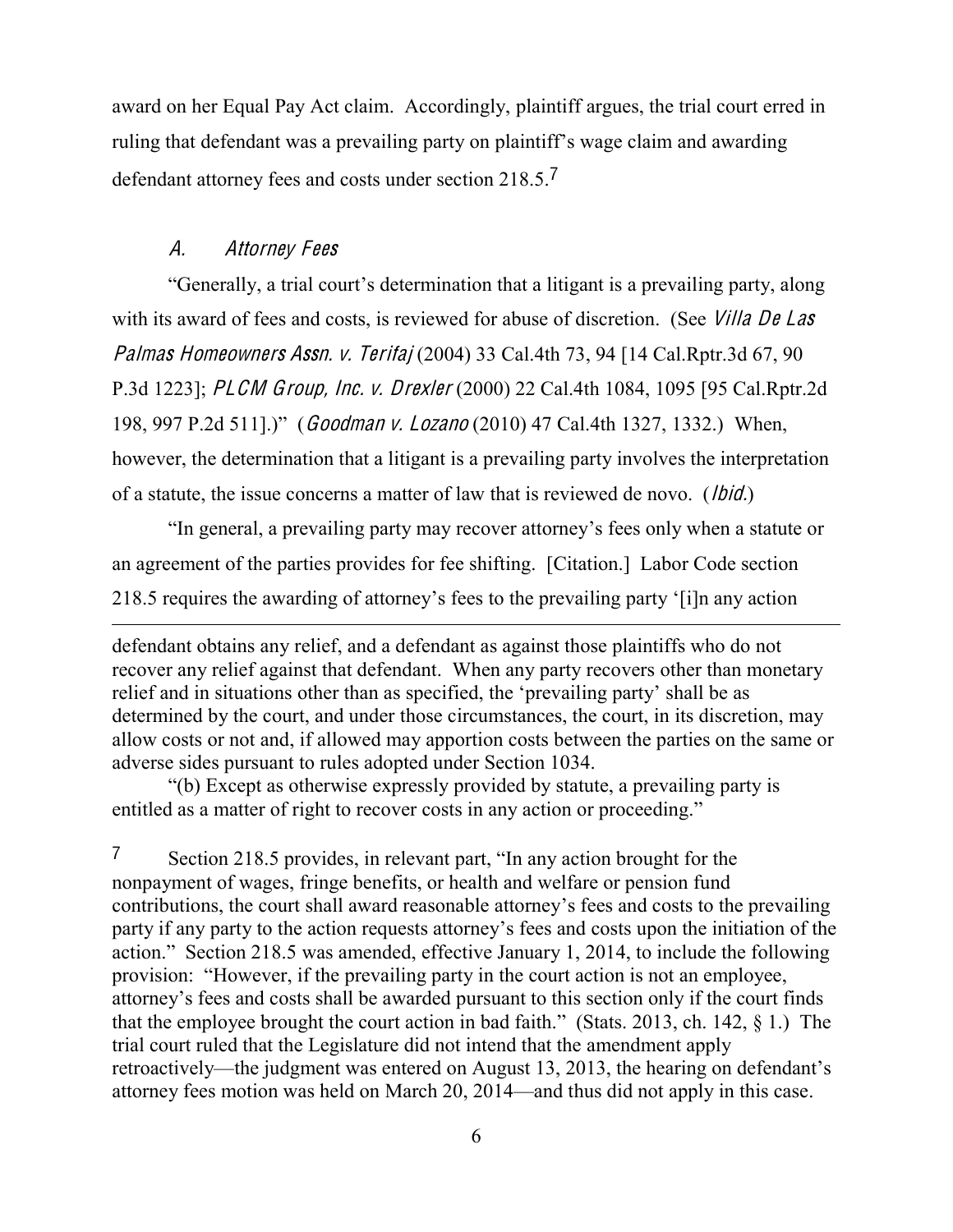brought for the nonpayment of wages, fringe benefits, or health and welfare or pension fund contributions.<sup>7</sup> This provision awards fees to the prevailing party whether it is the employee or the employer; it is a two-way fee-shifting provision." (*Kirby v. Immoos Fire* Protection, Inc. (2012) 53 Cal.4th 1244, 1248.)

The courts have repeatedly rejected the contention that the prevailing party definitions in section 1032, subdivision (a)(4) "should be automatically applied in cases where the authorizing attorney fees statute does not define prevailing party. [Citations.] [¶] In the absence of legislative direction in the attorney fees statute, the courts have concluded that a rigid definition of prevailing party should not be used. [Citation.] Rather, prevailing party status should be determined by the trial court based on an evaluation of whether a party prevailed "on a practical level," and the trial court's decision should be affirmed on appeal absent an abuse of discretion." (*Donner Management Co. v. Schaffer* (2006) 142 Cal.App.4th 1296, 1310 (*Donner*).) "Among the factors the trial court must consider in determining whether a party prevailed is the extent to which each party has realized its litigation objectives. [Citations.]" (Zuehlsdorf  $\nu$ . Simi Valley Unified School Dist. (2007) 148 Cal.App.4th 249, 257 (Zuehlsdorf.)

Plaintiff argues that she was a prevailing party for purposes of a fee award and entitled to a mandatory fee award by virtue of her \$26,300 award on her Equal Pay Act claim. Her success on only one cause of action and not others, she argues, required only an apportionment or reduction of fees and not an award of fees to defendant on plaintiff's "non-successful causes of action." She further argues that defendant was not entitled to its attorney fees because it was not the prevailing party under Code of Civil Procedure section 1032. By virtue of her  $$26,300$  award, plaintiff reasons, she was the "prevailing" party for purposes of any and all attorney fee awards."

Plaintiff is correct that she was entitled to an attorney fees award as the prevailing party on her Equal Pay Act claim. Thus, the trial court correctly awarded her attorney fees under section 1197.5, subdivision (g) for her success on that claim. The trial court did not award defendant fees at all on plaintiff's overtime claim, and it awarded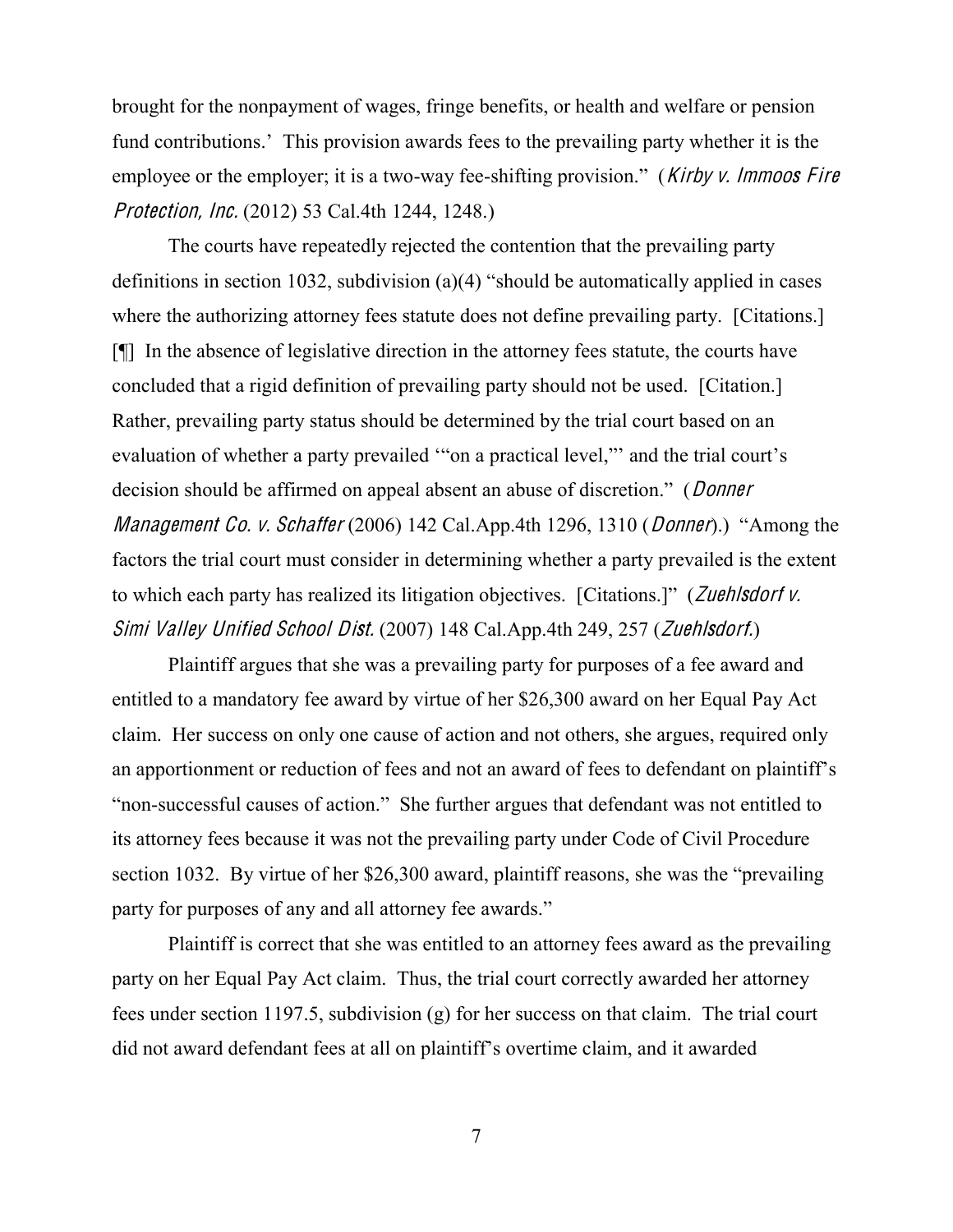defendant attorney fees on plaintiff's wage claim because defendant was the prevailing party under section 218.5, the attorney fees statute for wage claims.

The trial court did not err in determining that defendant was the prevailing party on plaintiff's wage claim. In her complaint, plaintiff claimed that defendant failed to pay her \$261,998.27 in wages. The jury found that defendant owed her nothing for wages. Thus, defendant was the "prevailing party" on plaintiff's wage claim—that is, it prevailed on a "practical level" (*Donner, supra*, 142 Cal.App.4th at p. 1310) and "realized its litigation objectives" (*Zuehlsdorf, supra*, 148 Cal.App.4th at p. 257). Accordingly, defendant was entitled to its attorney fees under section 218.5.

Plaintiff also contends that the trial court erred in interpreting Aleman, <sup>s</sup>upra, 209 Cal.App.4th 556 to stand for the proposition that under section 218.5 prevailing party status is determined on a claim-by-claim basis. In *Aleman*, the defendant prevailed on a summary judgment motion on claims for reporting time and split shift pay. (*Aleman*, supra, 209 Cal. App. 4th at pp. 564-565.) The trial court awarded the defendant its attorney fees for both claims under section 218.5. (Aleman, <sup>s</sup>upra, 209 Cal.App.4th at p. 583.) The court of appeal held that the split shift claim was subject to the attorney fees provision in section 1194—a plaintiff's only fee shifting statute—and the reporting time claim was subject to the attorney fees provision in section  $218.5$ —a prevailing party fee shifting statute. (Aleman, <sup>s</sup>upra, 209 Cal.App.4th at pp. 562-563, 579.)

The court of appeal then addressed the effect of section 218.5's provision that ³µ[t]his section does not apply to any action for which attorney¶s fees are recoverable under Section 1194 $\frac{80}{8}$  on its holding that one of the plaintiff's claims was subject to

<sup>&</sup>lt;sup>8</sup> In the 2013 amendment to section 218.5, that provision was amended as follows: "This section does not apply to any cause of action for which attorney's fees are recoverable under Section 1194." (Stats. 2013, ch. 142,  $\S$  1.) Section 1194, subdivision (a) provides, " $(a)$  Notwithstanding any agreement to work for a lesser wage, any employee receiving less than the legal minimum wage or the legal overtime compensation applicable to the employee is entitled to recover in a civil action the unpaid balance of the full amount of this minimum wage or overtime compensation, including interest thereon, reasonable attorney's fees, and costs of suit.<sup>"</sup>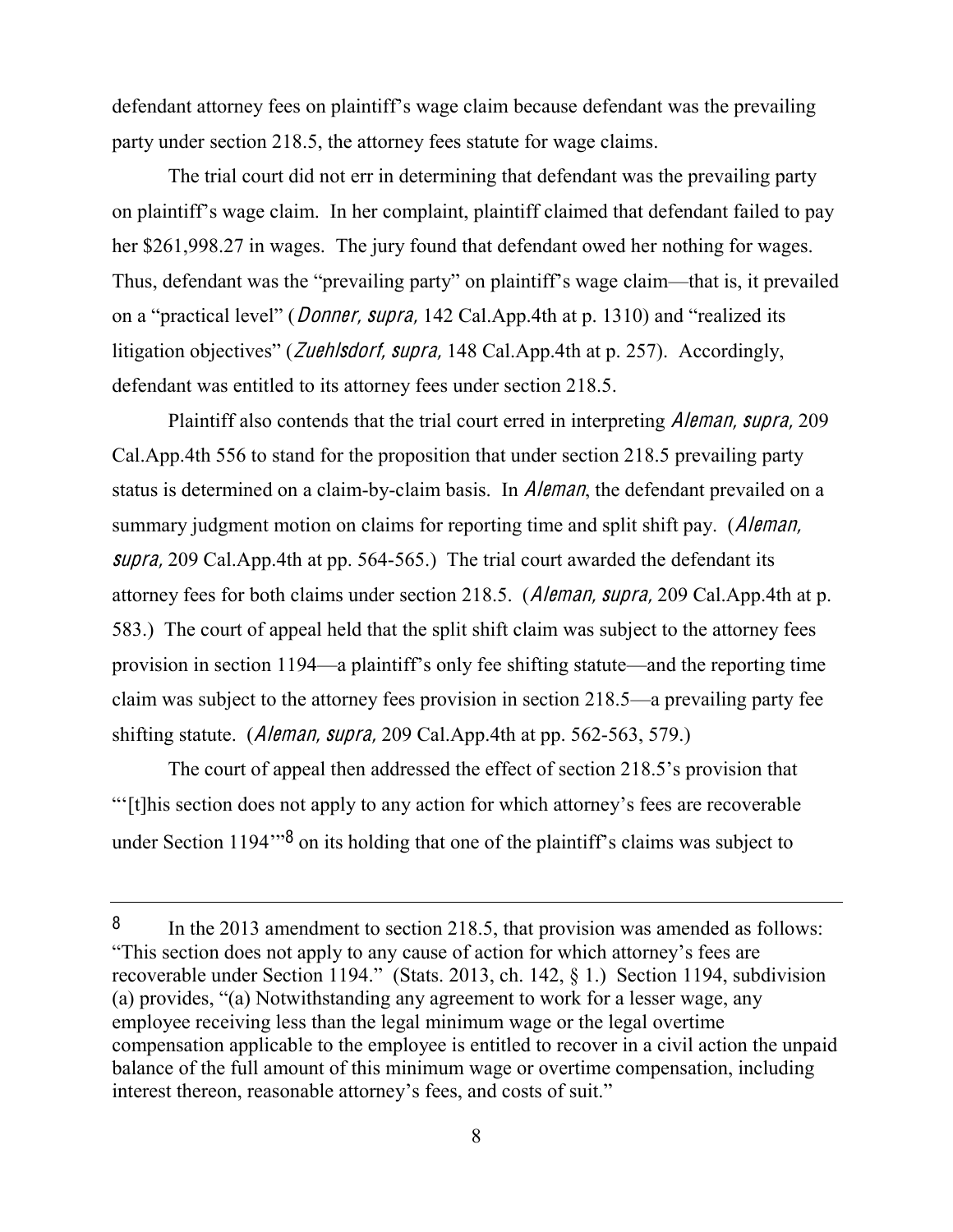section 1194 and the other was subject to section 218.5. (Aleman, supra, 209 Cal.App.4th at pp. 583-584.) It had to determine "whether, in the context of section 218.5, 'any action' means *any civil action* in which attorney fees are recoverable under section 1194, or whether 'any action' simply means *any cause of action.*<sup> $\cdot$ </sup> (*Aleman*, supra, 209 Cal.App.4th at pp. 583-584.) It concluded that "any action' in section 218.5 refers to any 'cause of action'" and attorney fees thus could be awarded on the reporting time claim notwithstanding that the case also included a claim subject to section 1194. (Aleman, <sup>s</sup>upra, 209 Cal.App.4th at p. 584.)

The court of appeal explained that "[a] contrary conclusion—that 'any action' means 'any civil action'—would be much more likely to result in mischief or absurdity. To take an example, Employee A, who first files one civil action for unpaid overtime compensation and then a separate civil action for unpaid regular wages, would face a potential adverse attorney fees award in the second lawsuit. Meanwhile, Employee B, who files a single civil action asserting claims for both unpaid overtime compensation and unpaid regular wages, would not be subject to any adverse fees award, even if he or she loses on both claims. Conversely, if 'any action' means 'any cause of action,' both Employee A and Employee B are potentially subject to adverse fee awards—clearly a more practical and equitable result." (*Aleman, supra,* 209 Cal.App.4th at p. 584.) Therefore, the court of appeal held, the trial court had to determine the reasonable amount of attorney fees awardable to the defendant for its defense of the claim for reporting time, apportioning fees incurred for separate causes of action as appropriate. (*Ibid.*)

Because the defendant in Aleman, <sup>s</sup>upra, 209 Cal.App.4th 556 prevailed on both claims asserted, plaintiff contends that the case, correctly interpreted, merely stands for the unremarkable proposition that a trial court is to apportion an attorney fees award between causes of action that provide for fees and those that do not. Although *Aleman* is distinguishable because it did not concern competing attorney fees awards to different parties under separate attorney fees statues, it does stand for the proposition that a party is a prevailing party under section 218.5 when the party prevails on a claim for unpaid wages, even when such a claim is made with other claims on which attorney fees are not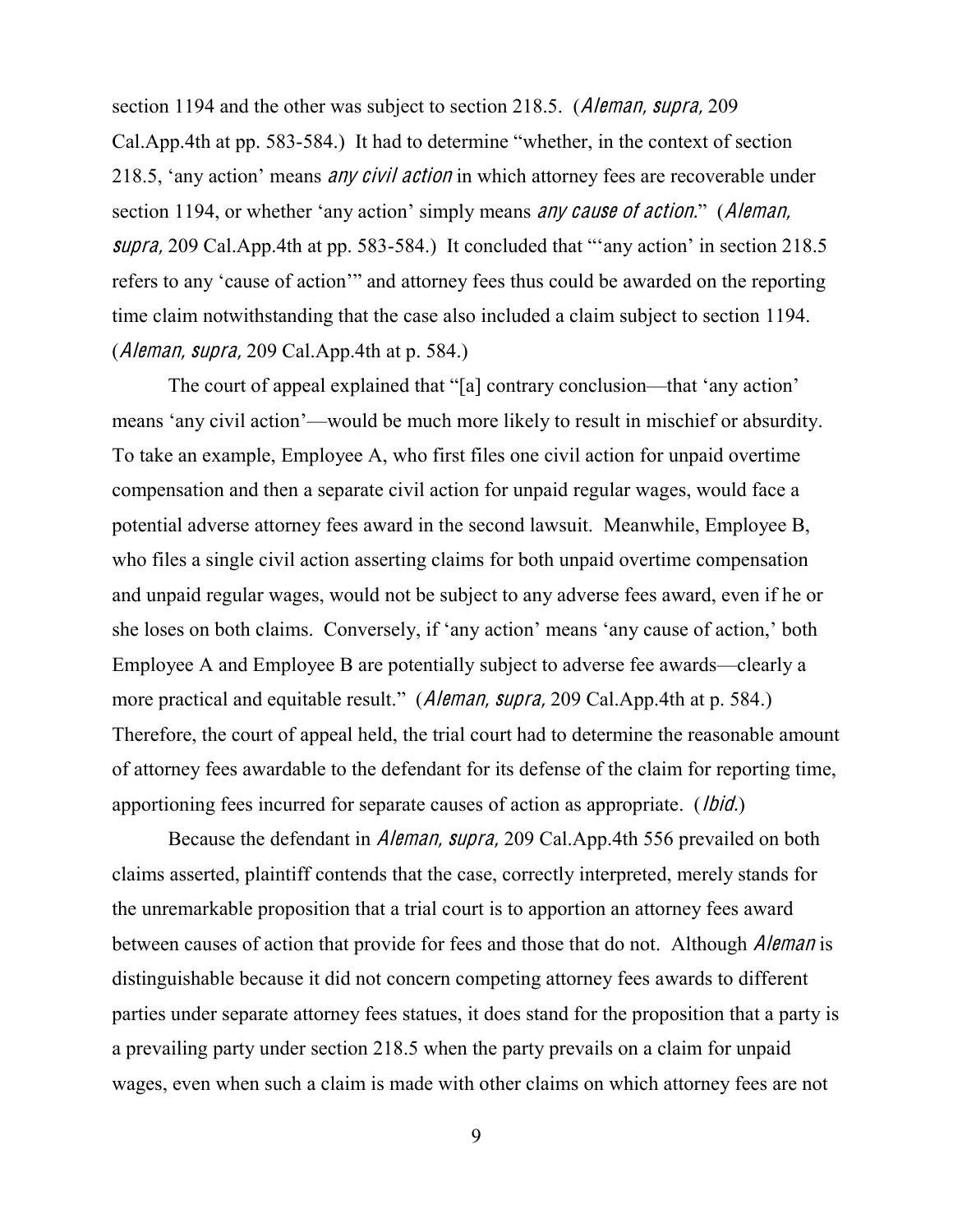recoverable. Aleman provides a useful framework for analyzing the issue in this case. That is, if plaintiff had brought her wage and Equal Pay Act claims in separate actions, defendant would have been entitled to recover its attorney fees in the action asserting the wage claim and plaintiff would have been entitled to recover her attorney fees in the action asserting the Equal Pay Act claim. There is no legal or logical reason why defendant should be precluded from recovering its attorney fees on plaintiff's wage claim simply because plaintiff combined her wage and Equal Pay Act claims in a single action. By providing that the prevailing party under one statute is entitled to fees, and that a different prevailing party under another statute is entitled to fees, the Legislature expressed an intent that there can be two different prevailing parties under separate statutes in the same action. Thus, a net monetary award to a party does not determine the prevailing party when there are two fee shifting statutes involved in one action.

# B. Costs

Plaintiff asserts that section 218.5 does not "define or dictate" how a trial court is to determine which party is the prevailing party for purposes of awarding costs. The prevailing party determination, plaintiff argues is "governed exclusively by Code of Civil Procedure section 1032, subdivision (a) $(4)$ ."

For cost awards under Code of Civil Procedure section 1032, subdivision (a)(4), there is a single prevailing party. (Michell <sup>v</sup>. Olick (1996) 49 Cal.App.4th 1194, 1198- 1199.) Plaintiff quotes our opinion in Chinn <sup>v</sup>. KMR Prop<sup>e</sup>rty Manag<sup>e</sup>men<sup>t</sup> (2008) 166 Cal.App.4th 175, 189 for the proposition that, with respect to Code of Civil Procedure section 1032, "[i]f the Legislature had intended more than one party to qualify as a prevailing party under the mandatory cost award provision, it easily could have provided for the trial court to exercise discretion to award costs in the event that more than one party qualified as a prevailing party." Plaintiff contends that the trial court, in contravention of Code of Civil Procedure section 1032, ignored her "net monetary recovery and rather focused on her failure to win on all causes of action in order to deny she was the sole party entitled to costs." The trial court did not, however, award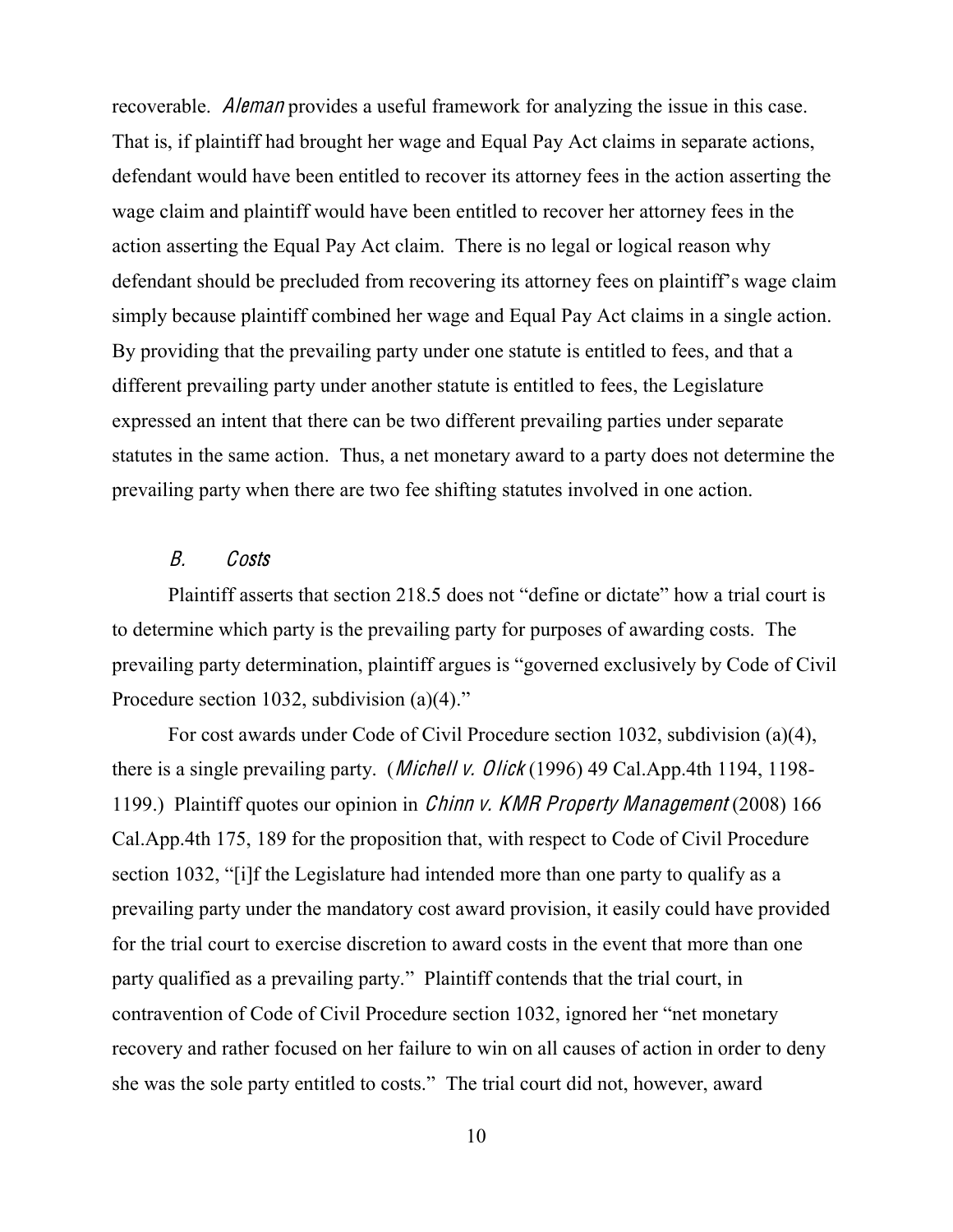defendant costs as a prevailing party under Code of Civil Procedure section 1032, subdivision (a)(4). Instead, it determined that defendant was the prevailing party on plaintiff's wage claim and was entitled to its costs under section 218.5, which expressly provides for a cost award to the prevailing party. Just as Code of Civil Procedure section 1032, subdivision (a)(4) does not necessarily determine the prevailing party for purposes of an attorney fees award under section 218.5, it also does not necessarily determine the prevailing party for purposes of a costs award under section 218.5. The logic applied to the attorney fees award above also applies to costs.

# **11. Plaintiff's Attorney Fee Award**

Plaintiff contends that in awarding her attorney fees the trial court abused its discretion by failing to apply the "lodestar adjustment method" properly and by "commingleting its analysis of prevailing party status in determining the proper amount of the award." The trial court acted within its discretion in awarding plaintiff attorney fees.

We review an attorney fees award for an abuse of discretion. (*Lunada Biomedical* v. Nunez (2014) 230 Cal.App.4th 459, 487.) "A trial court's exercise of discretion is abused only when its ruling exceeds the bounds of reason, all of the circumstances before it being considered. [Citation.]" (*Amtower v. Photon Dynamics, Inc.* (2008) 158 Cal.App.4th 1582, 1604, internal quotation marks omitted.)

### A. The Trial Court's Lodestar Analysis

"[A] court assessing attorney fees begins with a touchstone or lodestar figure, based on the 'careful compilation of the time spent and reasonable hourly compensation of each attorney . . . involved in the presentation of the case.' [Citation.]" (Ketchum v. *Moses* (2001) 24 Cal.4th 1122, 1131-1132.) "The lodestar is the basic fee for comparable legal services in the community; it may be adjusted by the court based on factors including, as relevant herein, (1) the novelty and difficulty of the questions involved, (2) the skill displayed in presenting them, (3) the extent to which the nature of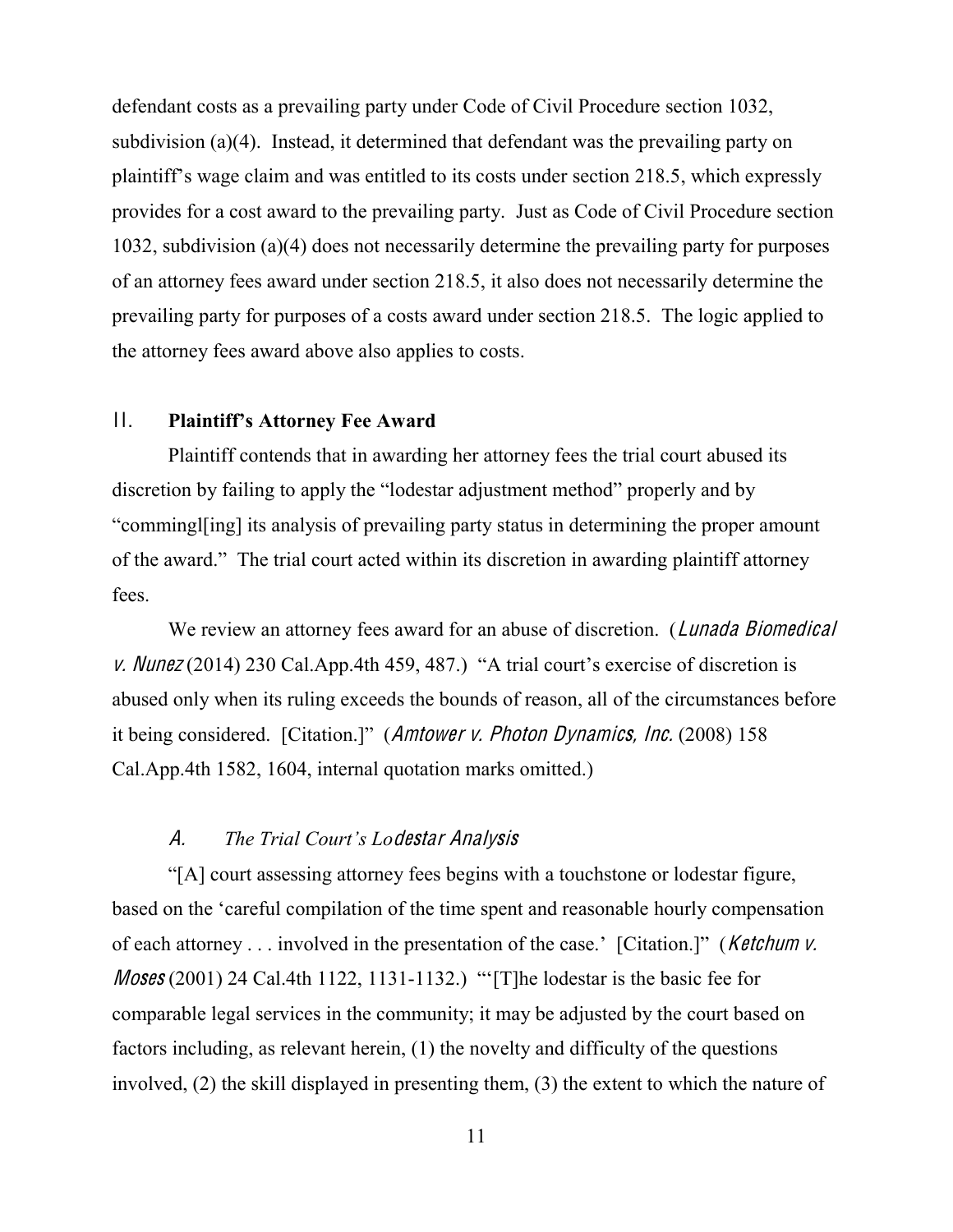the litigation precluded other employment by the attorneys, (4) the contingent nature of the fee award. [Citation.] The purpose of such adjustment is to fix a fee at the fair market value for the particular action.  $\ldots$  The "experienced trial judge is the best judge of the value of professional services rendered in his court, and while his judgment is of course subject to review, it will not be disturbed unless the appellate court is convinced that it is clearly wrong."" [Citation.]" [Citation.]" (Chodos v. Borman (2014) 227 Cal.App.4th 76, 92; Akin<sup>s</sup> <sup>v</sup>. Enterpri<sup>s</sup><sup>e</sup> Rent-A-Car Co. (2000) 79 Cal.App.4th 1127, 1134 ["The only proper basis of reversal of the amount of an attorney fees award is if the amount awarded is so large or small that it shocks the conscience and suggests that passion and prejudice influenced the determination.  $[Citation.]$ <sup>"</sup>.)

Plaintiff contends that the trial court failed to calculate the lodestar properly because it did not determine the number of hours her counsel reasonably expended in litigating her successful Equal Pay Act claim. She notes that her attorney fees motion set forth only those hours attributable to her Equal Pay Act claim or those hours "so closely intertwined therewith to make apportionment impractical." Rather than base a fee award on her submission, plaintiff contends, the trial court "instead simply adopted without explanation [defendant's] contention that its counsel spent three-fourths of his time defending the unpaid general wage claim and then arbitrarily applied the difference to proportionately reduce the time plaintiff's counsel spent litigating the wage discrimination claim and the ensuing fee request to 25 percent of [her] claimed fees." She reasons that the "attorney time a defendant expends litigating a claim that it defeats cannot be said to be inversely proportionate to the amount of time a plaintiff expends litigating a different claim on which it prevails." Applying the lodestar method properly, plaintiff contends, the trial court "was obligated to at least start with [her] billings and evidence in an attempt to apportion fees among her successful and unsuccessful claims." Instead, she argues, the trial court relied "solely" on defense counsel's claim that he spent 75 percent of his time defending her wage claim.

Plaintiff misconstrues the trial court's ruling. The trial court specifically referenced plaintiff's claimed billing rates and the time several of plaintiff's counsel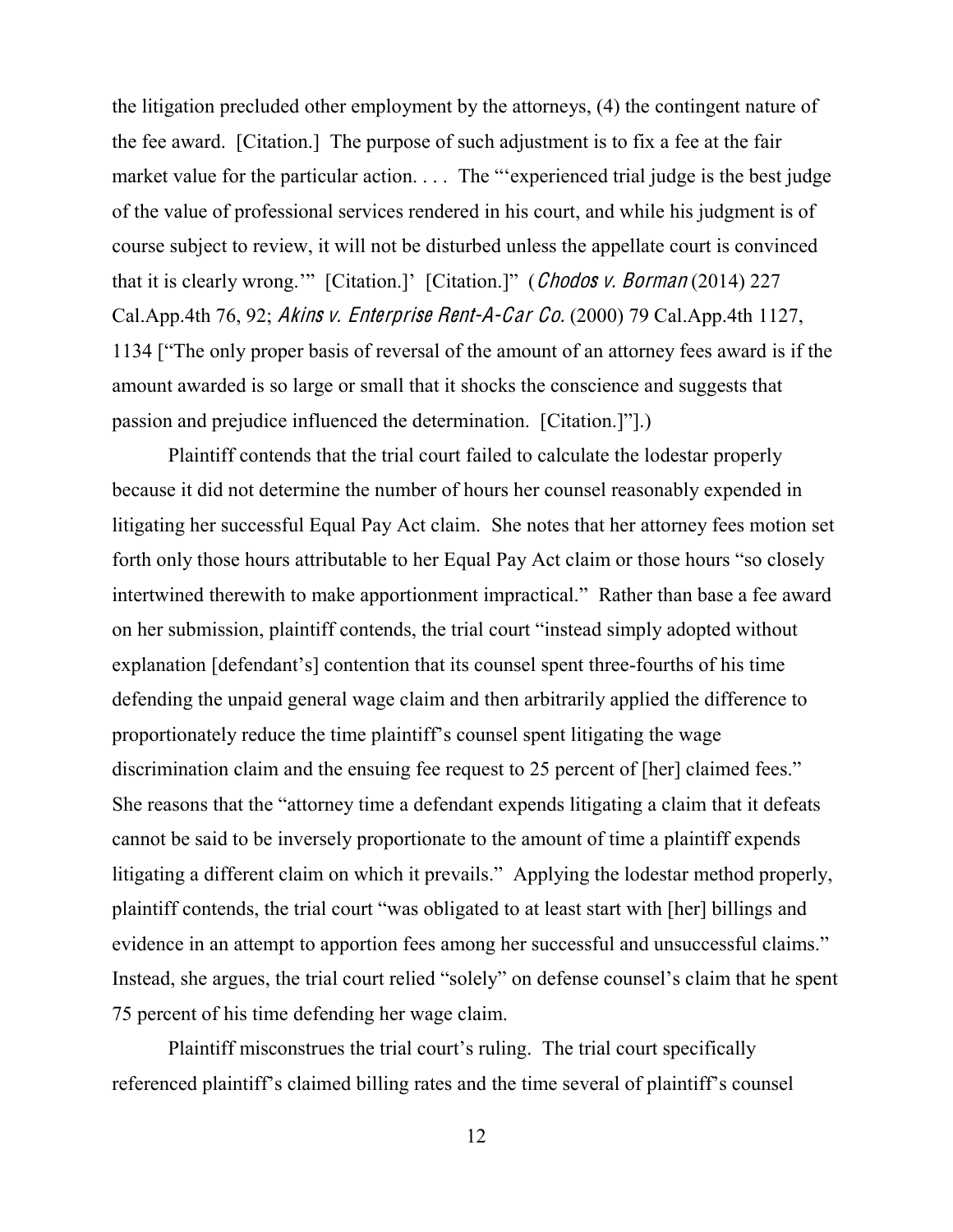claimed they spent on plaintiff's Equal Pay Act cause of action, and rejected the claim. As stated above the trial court ruled, "it appears that Plaintiff is unreasonably claiming almost all of the fees incurred in this action as being intertwined with the [Equal Pay Act cause of action]." That is, contrary to plaintiff's contention, the trial court started with plaintiff's "billings in an attempt to apportion fees among her successful and unsuccessful claims." As the trial court explained, it then used defendant's time estimate for its defense of plaintiff's wage claim as a basis for calculating the time plaintiff could have spent on her Equal Pay Act claim. The trial court's method of awarding plaintiff attorney fees was reasonable in light of its finding that plaintiff failed to support her attorney fees claim.

Next, plaintiff contends that the trial court erred when it awarded defendant 75 percent of its attorney fees under section 218.5 for its successful defense of plaintiff's wage claim and her 25 percent under section 1197.5 for her successful prosecution of her Equal Pay Act claim because she asserted three and not two causes of action. She contends that defense counsel must have spent some time defending plaintiff's unsuccessful overtime claim. She argues that if the trial court had properly considered such time, "it necessarily could not have properly applied a  $75/25$  split to fees. Instead, the 75 percent amount would under simple mathematical principles have had to be lowered to account for defendant's counsel's time spent" on the overtime claim.

Plaintiff fails to identify the "simple mathematical principles" that she claims support this argument. The trial court determined in the first instance that defense counsel's estimate that he spent 75 percent of his time defending the wage claim was reasonable. It then assigned the remaining 25 percent of the time to plaintiff's Equal Pay Act claim. As plaintiff agues, it was error for the trial court to not also have considered the time defense counsel and, thus, plaintiff's counsel spent litigating plaintiff's overtime claim. Because, however, the trial court reasonably assigned 75 percent of the attorneys' time to litigating the wage claim, any estimate of the time defense counsel and plaintiff's counsel spent on the overtime claim only would have reduced the time the trial court could have awarded plaintiff for time plaintiff's counsel spent on plaintiff's Equal Pay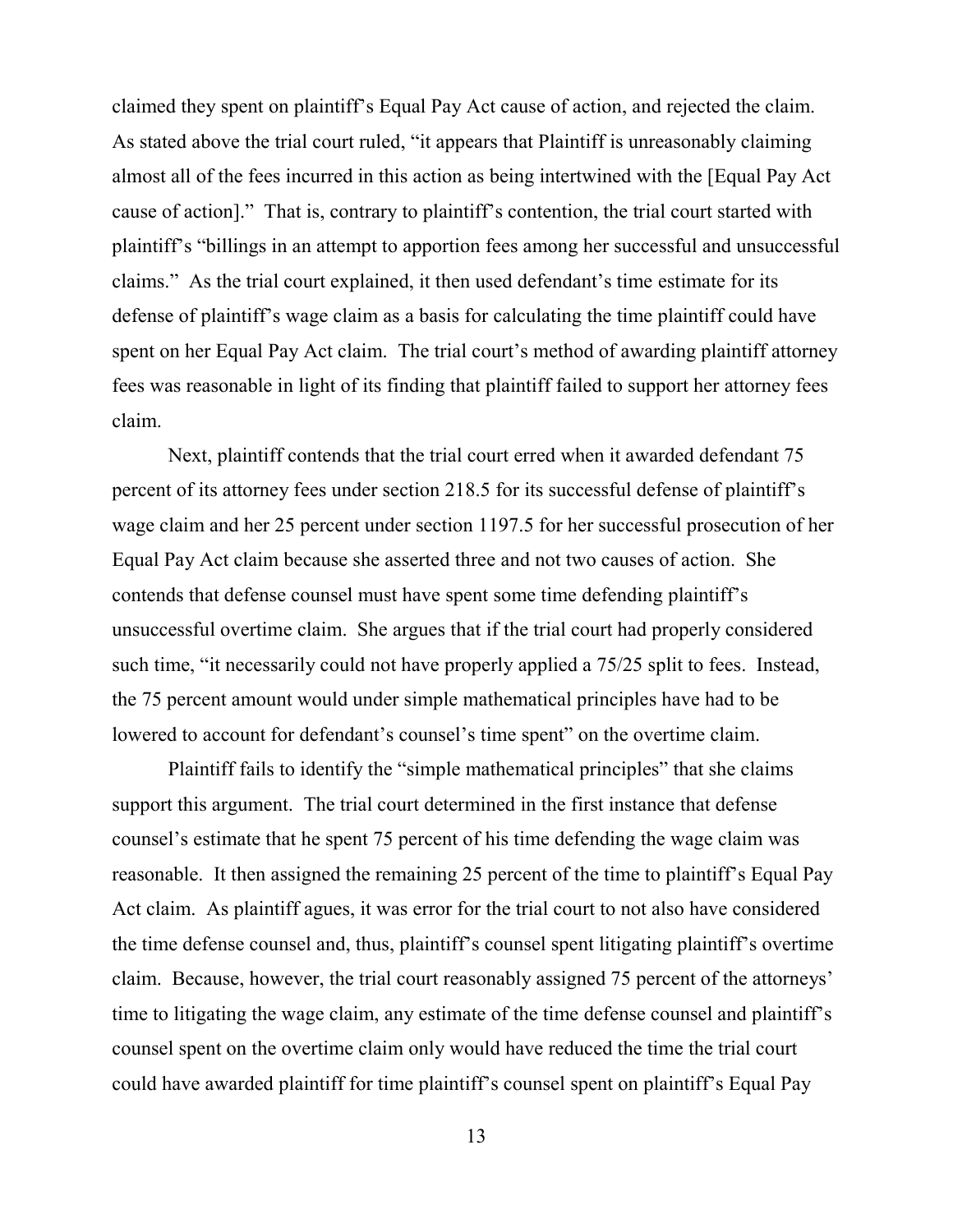Act claim. Thus, although the trial court should have factored in the amount of time defense counsel and plaintiff's counsel spent on plaintiff's overtime claim, plaintiff was the beneficiary of that error.

Finally, plaintiff contends that the trial court failed to engage in the two-part analysis for attorney fees awards in cases of limited success—i.e., when the plaintiff succeeded on some claims and not on others—set forth in *Hensley v. Eckerhart* (1983) 461 U.S. 424, 434 (*Hensley*). The record does not support plaintiff's contention.

The *Hensley, supra,* 416 U.S. 424 analysis is used to determine whether successful and unsuccessful claims are related such that an award of attorney fees for work on an unsuccessful claim may be awarded. (Harman v. City and County of San Francisco (2007) 158 Cal.App.4th 407, 417-418 ( $Harman$ ).) The analysis asks, "First, did the plaintiff fail to prevail on claims that were unrelated to the claims on which he succeeded? Second, did the plaintiff achieve a level of success that makes the hours reasonably expended a satisfactory basis for making a fee award?" (*Hensley, supra,* 461) U.S. at p. 434.) If, in answer to the first inquiry, the trial court determines that the claims were unrelated—i.e., they were based on different facts and legal theories—then the plaintiff is not entitled to attorney fees in connection with those unrelated claims. (*Harman, supra,* 158 Cal.App.4th at p. 417.) Only when the claims are found to be related, does a trial court proceed to the second part of the analysis. (*Ibid.*)

In its ruling on plaintiff's attorney fees motion, the trial court stated, "Applying Hensley, the initial lodestar calculation should exclude hours that were not reasonably expended in pursuit of successful claims; if successful and unsuccessful claims are found to be related (i.e., inextricably intertwined), the Court will evaluate the significance of the overall relief obtained by prevailing party in relation to the hours reasonably expended on the litigation with the degree of success obtained as the most critical factor. *Harman v.* City and County of San Francisco (2007) 158 Cal. App. 4th 407, 417-418.)"

As to the first part of the *Hensley, supra*, 416 U.S. 424 analysis, plaintiff failed to prevail on her unpaid overtime and unpaid wages claims, which claims were unrelated to her Equal Pay Act claim that defendant paid her less than male employees for the same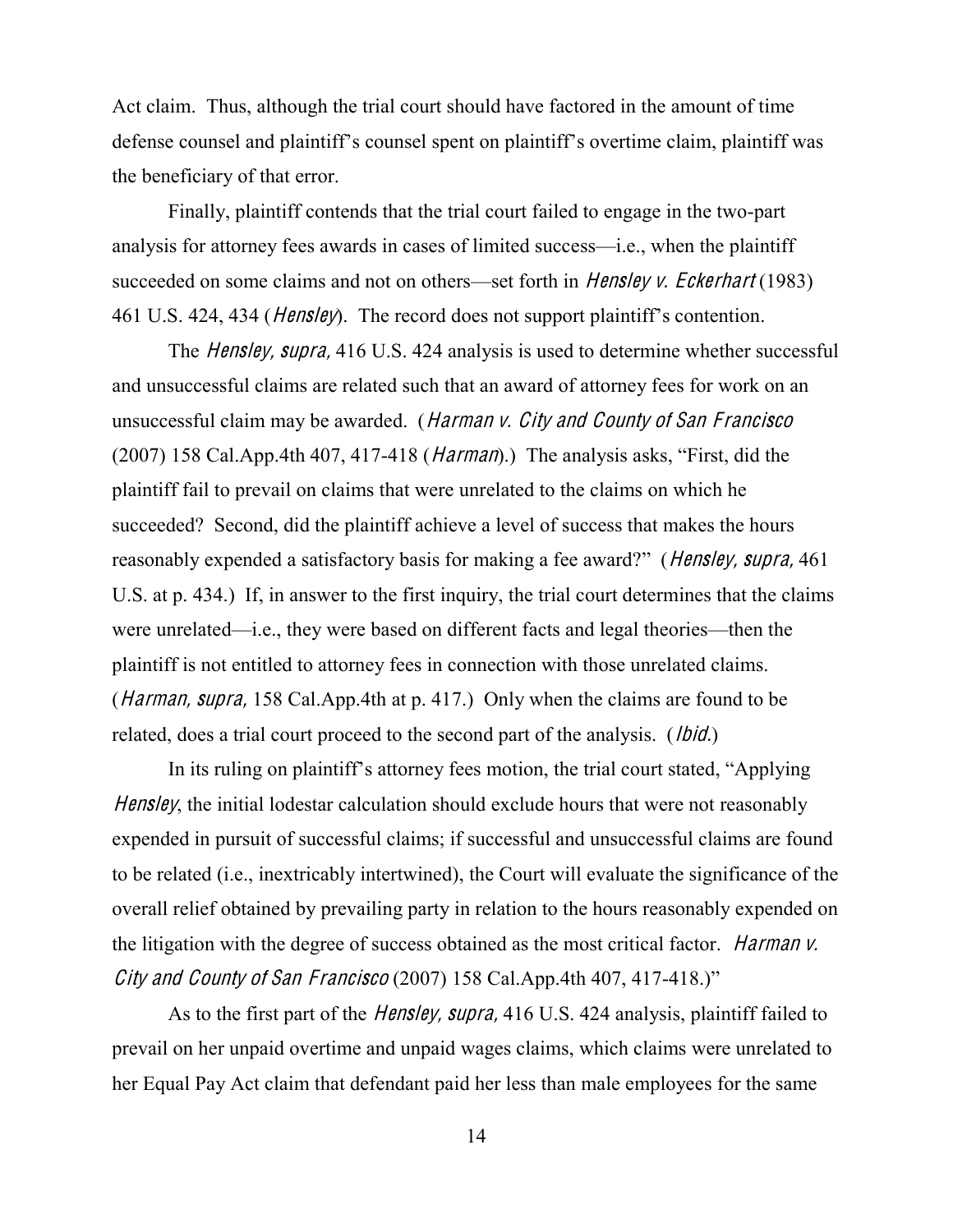work. This determination is implicit in the trial court's ruling that "it appears that Plaintiff is unreasonably claiming almost all of the fees incurred in this action as being intertwined with the [Equal Pay Act cause of action]"—i.e., plaintiff was incorrectly claiming that her unpaid overtime and unpaid wage claims were related to her Equal Pay Act claim. Because plaintiff failed to satisfy the first part of the *Hensley* analysis, the trial court properly did not include in plaintiff's attorney fees award fees incurred in connection with her overtime and wage claims.

# B. Plaintiff's "Commingling" Argument

Plaintiff quotes *Flannery v. California Highway Patrol* (1998) 61 Cal.App.4th 629, 647 for the proposition that " $[w]$ hether an [attorney fee] award is justified and what amount the award should be are two distinct questions, and the factors relating to each must not be intertwined or merged." She then argues that "the record amply demonstrates the trial court commingled its analysis of prevailing party status with its determination of the amount of the fee award due to [plaintiff]. The court equated [defendant's] analysis that three-fourths of its attorney's time was expended in defense of the unpaid general wage claim with a three-fourths prevailing party status."

The trial court first ruled that defendant was the prevailing party on plaintiff's wage claim because defendant obtained a defense verdict on that claim. Then, separately, the trial court found that defense counsel spent 75 percent of his time defending plaintiff's wage claim. Accordingly, the trial court did not intertwine or merge the factors relating to its conclusion that defendant was a prevailing party on plaintiff's wage claim and its determination that defense counsel spent 75 percent of his time on his defense of that claim, and then use that conclusion to determine the amount of time plaintiff spent on the claim on which she prevailed.